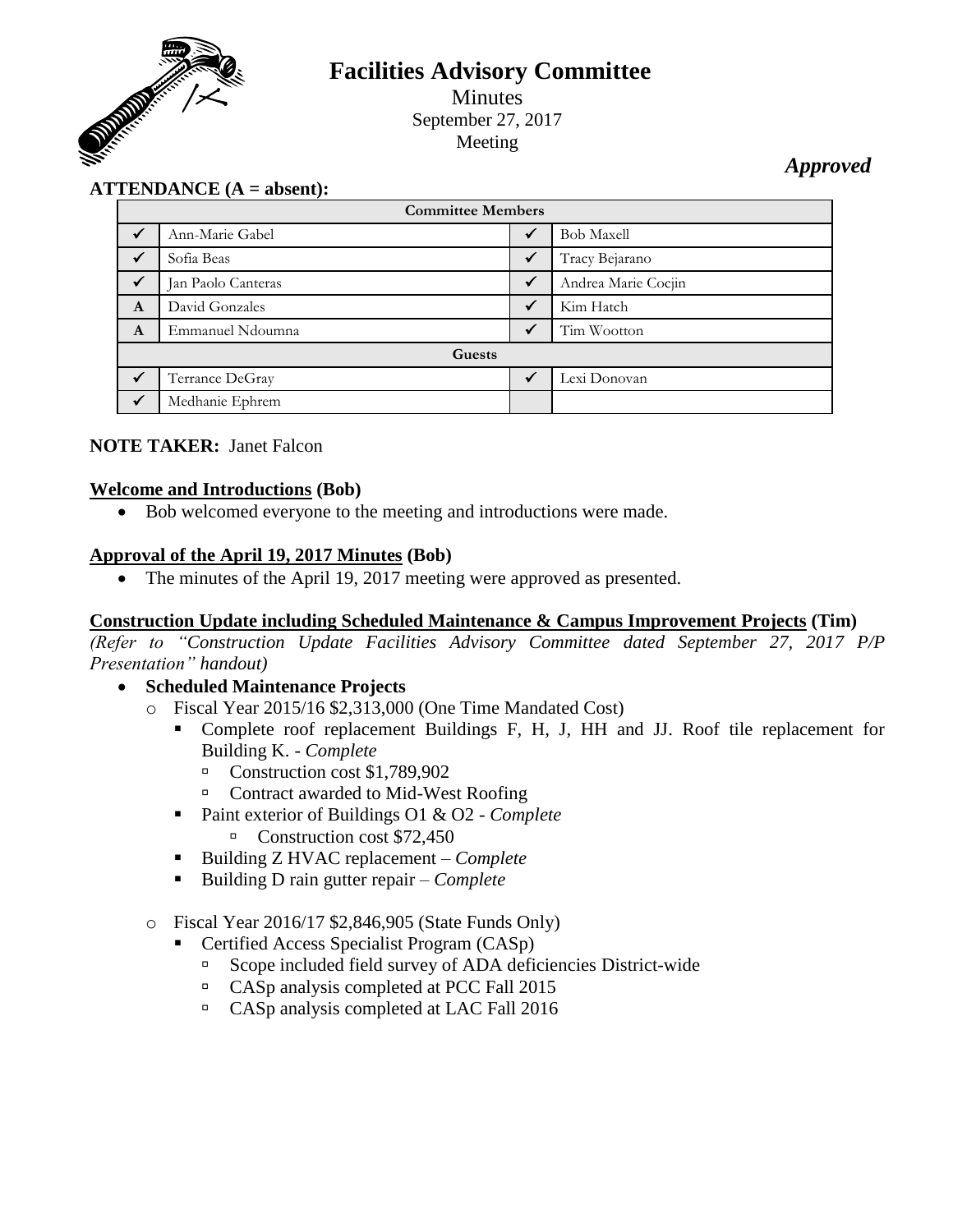#### **Construction Update including Scheduled Maintenance & Campus Improvement Projects (continued)**

- **Scheduled Maintenance Projects (continued)**
	- o Fiscal Year 2016/17 \$2,846,905 (State Funds Only) (continued)
		- District-Wide Project for ADA Upgrades
			- $PCC Westberg$  and White (Design Consultant) preparing design documents to address deficiencies as identified in the CASp survey for the PCC campus.
				- Phase 1 Site Package Submitted for DSA review
				- Phase 2 Building Package Currently in 95% CD phase
			- $\Box$  LAC DLR Group (Design Consultant) preparing design documents to address deficiencies as identified in the CASp survey for the LAC.
		- Door Lockdown Project
			- $\Box$  Phase II Finalizing work scope to allow for lockdown from within room
				- PCC Campus Retrofit doors in Buildings HH, GG, CC, JJ, II and MM.
				- LAC Campus Retrofit doors in Buildings A and T.
			- $\triangleright$  Kim asked for direction on how to get disabled people down stairs during an emergency. Ann-Marie responded that the Building Emergency Coordinators and/or first responders are responsible to aid or get additional assistance to get disabled students and faculty out of the area affected. She suggested for Kim to contact Brendan Hayes to get additional information.
			- $\triangleright$  Sofia asked about the Counseling area in Building GG. There is no visible access between offices in the area. She is concerned about being able to communicate with other areas within the area. Tim said that safety is always looked at when designing a new building or remodeling an existing building. If issues arise, they can always be reviewed and discussed for appropriate solutions. Tim said one option to review would be panic buttons and Ann-Marie suggested the use of a code word that all staff in the area would know in the event of an emergency.
	- o Fiscal Year 2017/18 \$703,531 (State Funds Only)
		- Project Facilities Proposals (PFP) Submitted on September 13, 2017
		- High Voltage Electrical Improvements
			- Replacement of oil switch and transformer at Building G
			- Replacement of oil switch at PCC main distribution.
		- Lighting Inverter Replacement
			- Scope includes lighting inverter replacement at LAC Building T and PCC Building JJ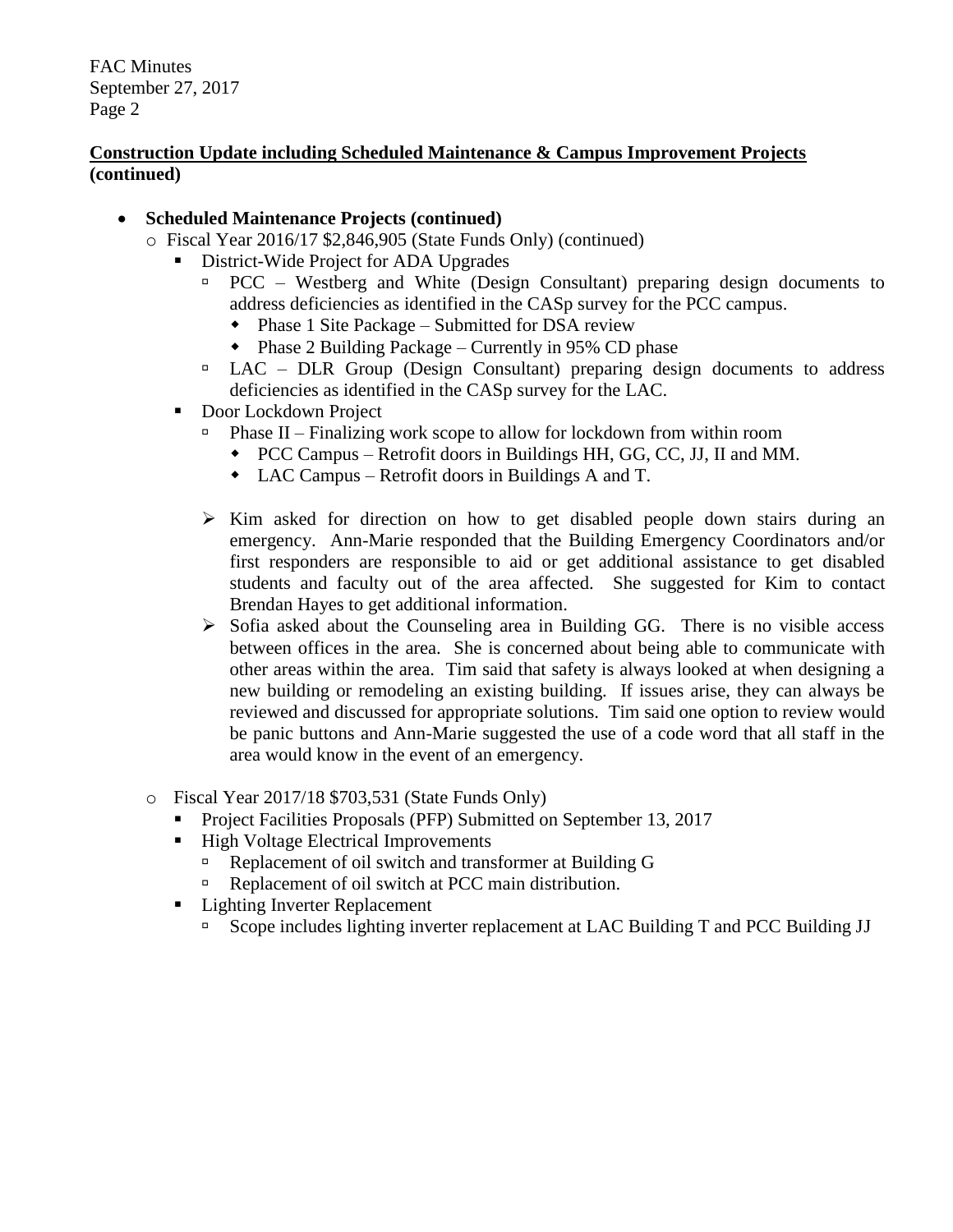## **Construction Update including Scheduled Maintenance & Campus Improvement Projects (continued)**

- o Fiscal Year 2015/16 \$3,089,434 (State Funds & Measure LB)
	- Water conservation projects
		- Awarded design contract to HPI
		- **PCC Campus Water Conservation Project (Submitted to DSA 2/3/17)** 
			- Southwest of Campus, Building HH and Building II
			- Job walk held 9/12. Bid opening 10/5. Targeting November Board meeting.
			- Anticipated start of Construction end of Fall 2017
		- □ LAC South Campus Water Conservation Project
			- $\bullet$  Building O1 and Building O2 Landscape and reclaimed water
			- $\bullet$  Building Z Reclaimed water only
			- Currently in 50% CD Phase
			- Targeting to go to bid end of Fall 2017

# **District Wide Energy Projects**

- $\circ$  Prop 39 Years 3, 4 & 5 2015-18 Projects \$1,878,957
	- LED Lighting Retrofits, Buildings T, HH and O-2
		- Approximately 207,140 kWh/yr. in energy savings and \$30,263 in cost savings
		- $\Box$  Years 3, 4, and 5 have been combined to fund Year 3 projects
		- □ Notice to Proceed issued to LBCC, June 2017
		- $\Box$  10 weeks for equipment submittal and procurement
		- Installation targeted for Fall 2017
		- $\Box$  All work to take place during the 3<sup>rd</sup> shift
		- □ Delayed due to Manufacturer filing Chapter 7
			- New manufacturer selected and going through approval process with contractor

#### **District Wide Energy Projects – Integrated Energy Master Plan (IEMP)**

- o DLR Group was selected to create the Energy Master Plan
- o IEMP to include a clear path towards compliance with the Executive Orders
	- **District-Wide Net Zero Goal**
- o IEMP will be integrated with the 2041 Facilities Master Plan
	- Future designs of buildings
		- □ Integrate IEMP to District Design Standards
- o Assessment and Planning Services
	- Central Plant/Building Analysis
		- <sup>D</sup> Loan Analysis
	- Design recommendations
		- District-Wide net zero goal
		- <sup>o</sup> On-site energy generation
		- Water Management
- o Project started Summer 2017, estimated completion Spring 2018
- $\circ$  Total project budget = \$211,944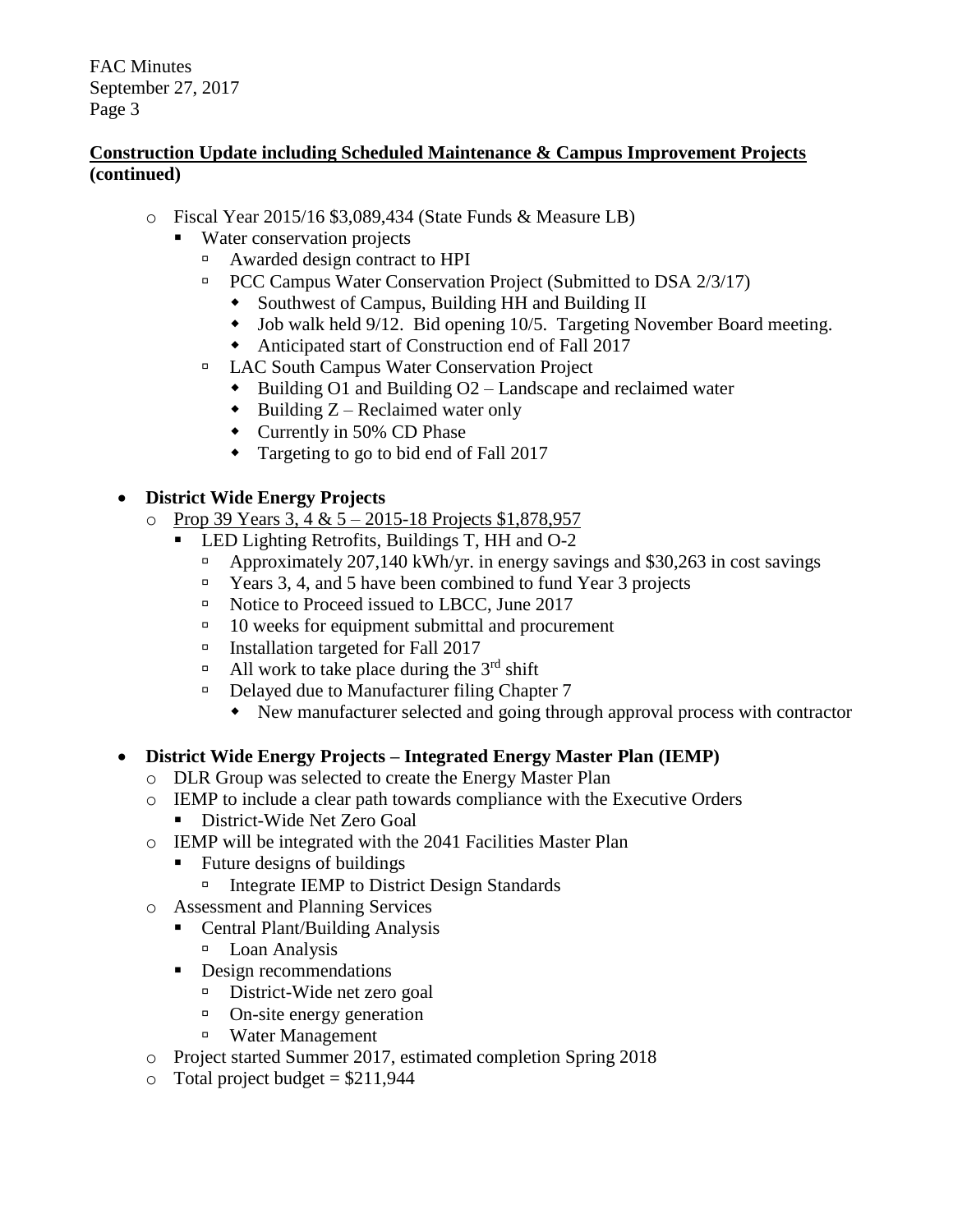## **Construction Update including Scheduled Maintenance & Campus Improvement Projects (continued)**

- **Campus Improvement Projects – Fiscal Year 2016/17 (Measures E & LB)**
	- o Facility Advisory Committee Approved 2/22/17
		- Building  $HH Artificial$  Turf for courtyard (\$100,000) Finalizing proposal
		- Building  $T -$ Room 1200 Replace carpet and paint (\$30,000) Soliciting proposals
		- Building  $R$  Thermostat for gym heater (\$60,000) Soliciting proposals
	- $\triangleright$  Sofia asked if carpet was the best investment for flooring in T-1200. Tim said the new carpet will be for high traffic areas and should last longer with the wear and tear on the carpet in that area.
	- $\triangleright$  Kim asked if the new thermostat will be able to access remotely. Tim said no but that the thermostat will be connected and "talk" to the building management system.
	- o Facility Advisory Committee New Requests 4/19/17
		- Baseball field Scoreboard replacement (\$130,000) Working on procurement of scoreboard
		- Building MM Trailer removal (\$20,000) *Complete*
		- Building L Replace basement Vinyl floor (\$13,000) *Complete*
		- Building CDC (LAC) Replace carpet in classrooms and offices  $(\$16,000)$ 
			- $\Box$  PO issued and working to schedule the work

# **Current Construction Projects**

- o **LAC Building D 1 st and 2 nd Floors – Science Labs (Measure E)**
	- **MSP** Architects Design Firm, T.B. Penick  $&$  Sons awarded construction contract
	- Renovate 16,000 square feet of 1<sup>st</sup> floor and 2,573 square feet of  $2<sup>nd</sup>$  floor for new Science Labs (Physiology, Diagnostic Medical Imaging, Allied Health, Medical Assisting and Anatomy)
	- **Project started September 2016, original estimated construction completion Fall 2017**
	- New estimated construction completion Fall 2018
	- **-** LBCC issued termination letter on 5/22/17. Working through process with Western Surety Company to get the project completed.
	- Total project budget =  $$14,635,024$

# o **District Wide Security Monitoring System (Measures E & LB)**

- P2S Engineering Design Firm, Pars Arvin awarded construction contract
- **Project started in October 2016, estimated construction completion Winter 2018**
- Design plan covers all exterior building entrances and heavy use areas
- 98% of the 200 cameras have been installed at PCC QQ  $\&$  RR cameras to be installed in 2 weeks
- Currently working on programing Video Management System (VMS)
- Maintenance and support assessment addressed during the design process. New staff position created based on assessment
- Long Beach Police can view cameras in an emergency through VMS
- LAC camera installation has begun. Approximately 400 cameras to be installed at LAC
- Total project budget  $= $10,308,743$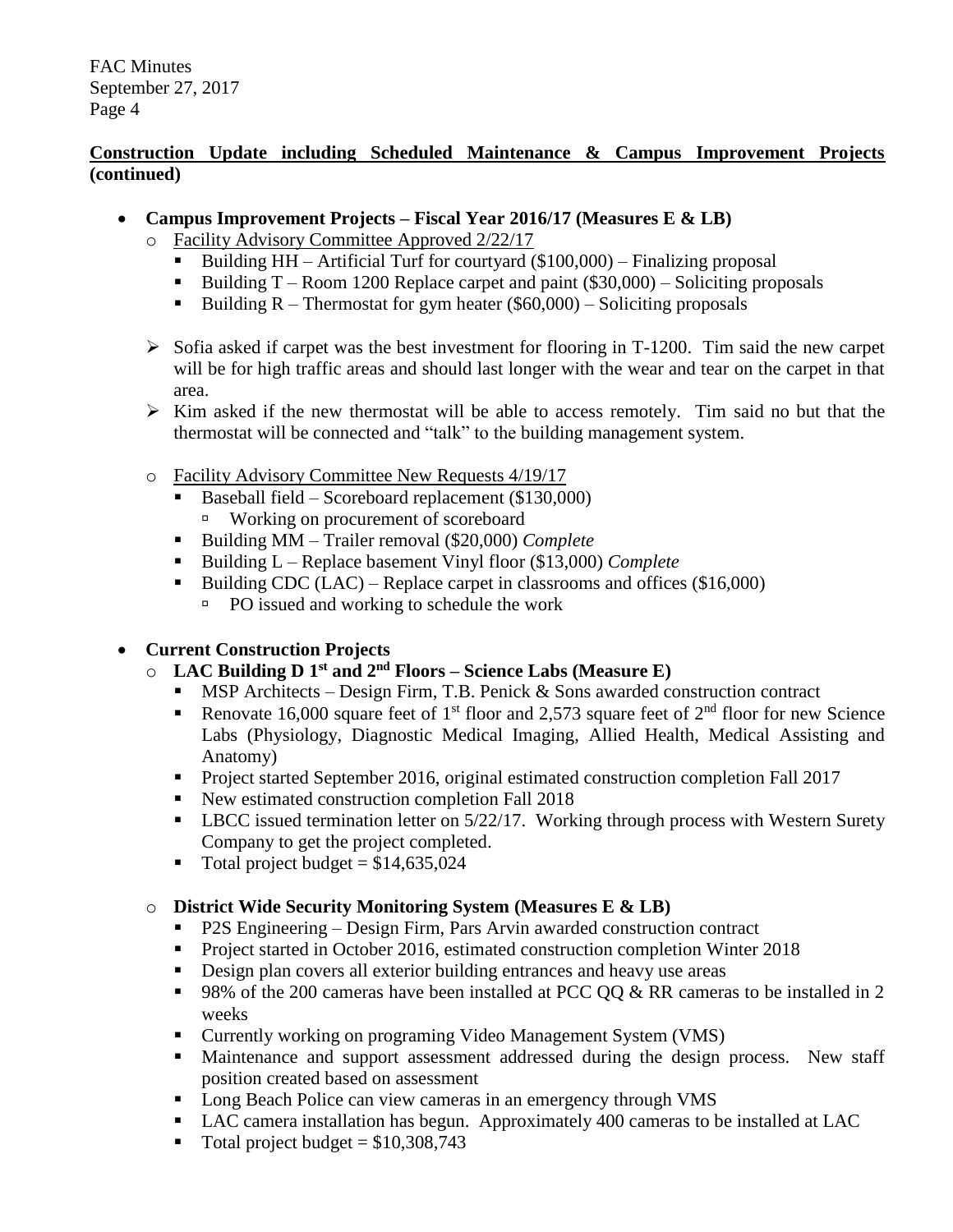#### **Construction Update including Scheduled Maintenance & Campus Improvement Projects (continued)**

- **Current Construction Projects (continued)**
	- $\triangleright$  Kim asked if the coverage would include entrances to restrooms. Ann-Marie said only if the restroom has a door to the outside. The camera that covers the entrance to the building will show those entering and exiting the building.
	- **LAC Building P – English Studies (Measures E & LB)**
		- Steinberg Architects Design Firm, A&B Construction awarded construction contract
		- Occupants moved to swing space in Buildings M and N
		- **Project will address ADA, classrooms, offices and MEP systems**
		- Currently working on interior demolition, framing and MEP rough-in
		- Construction started February 2017, estimated completion Fall 2018
		- $\blacksquare$  Total project budget = \$8,670,713
		- $\triangleright$  Sofia inquired how the District determines between remodeling and replacing a building. Tim said there is a process to look at the benefits of both options before a final determination is made.

# **Upcoming Construction Projects**

- **LAC Building J – Auditorium (Measures E & LB)**
	- SVA Architects Design Firm, public bid to determine contractor
	- Renovate 37,878 GSF Auditorium, originally built in 1956
	- Adding 14,119 GSF onto northwest corner for additional classrooms, offices, storage and elevator
	- Upgrading structural, accessibility and fire/life safety to current codes
	- Submitted design documents to DSA for review October 2016, DSA approval expected Fall 2017
	- Construction start Spring 2018, construction completion Fall 2019
	- Total project budget  $=$  \$24,629,548

#### **Completed Construction Projects**

- o **PCC Buildings QQ & RR – Electrical Program Relocation/Dyer Hall/Lifetime Learning Center Relocation (Measure E)**
	- HPI Architects Design Firm, R.C. Construction awarded construction contract
	- Building QQ (24,454 GSF) renovated for 5 Electrical labs, 3 classrooms, 9 faculty offices, Lecture Hall and Lifetime Learning Center
	- Building RR (7,667 GSF) renovated for the Electrical program's robotics labs with 2 electrical labs, 1 electrical machinery room and 1 workroom
	- Completed Summer 2017
	- $\blacksquare$  Total project budget = \$20,302,962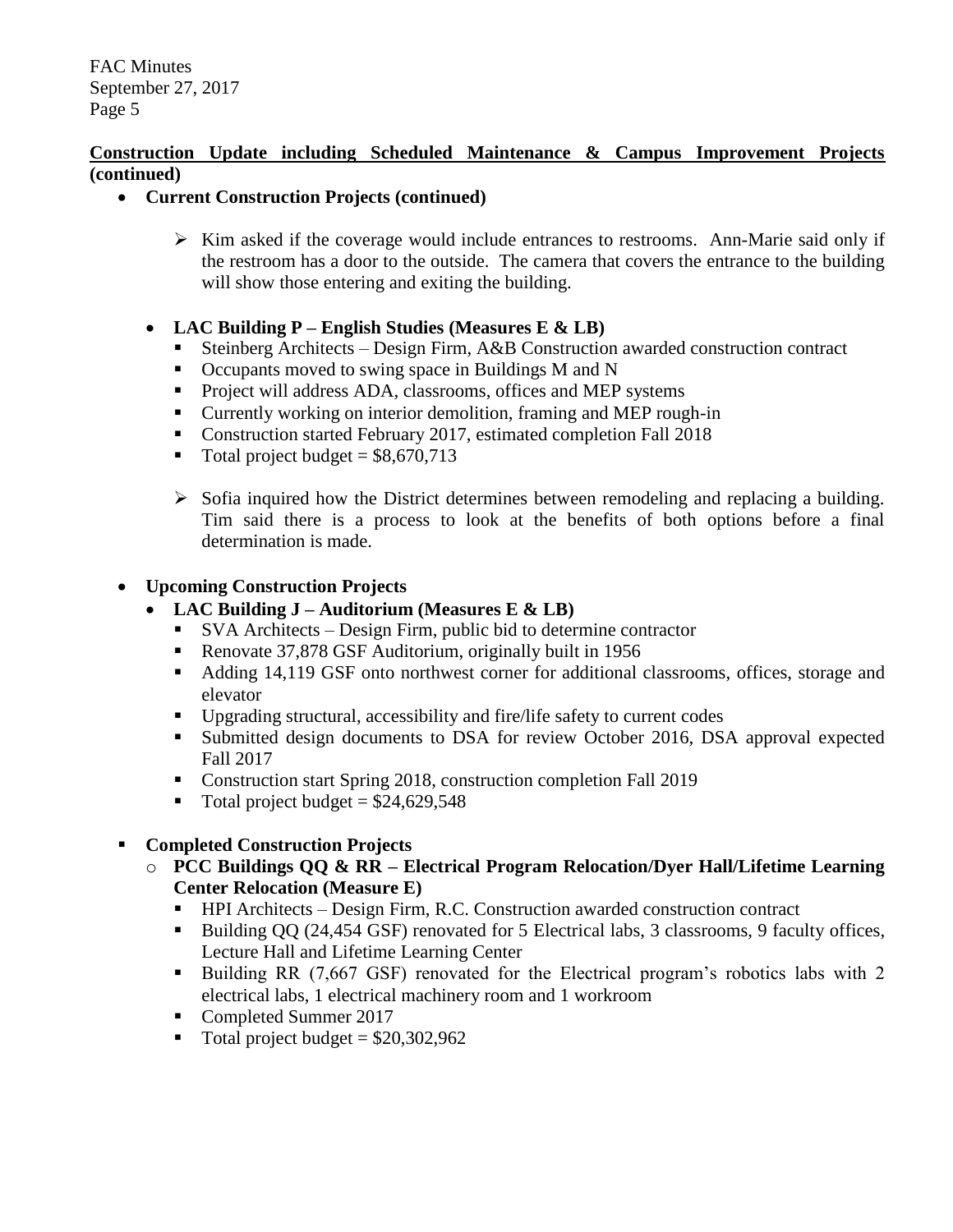## **Construction Update including Scheduled Maintenance & Campus Improvement Projects (continued)**

# **Current Design Projects**

- o **LAC Kinesiology Labs and Aquatic Center (Measures E & LB)**
	- Design contract awarded to Westberg and White, Spring 2017
	- Design for renovation of Outdoor Kinesiology Labs, which includes a softball field, soccer fields, sand volleyball courts, tennis courts and associated support facilities and infrastructure
	- **Design also includes construction of a new pool and support building of approximately** 15,000 sq. ft. to provide showers, locker rooms, storage, pool equipment and office spaces
	- Addresses ADA access issues, lighting and parking
	- Anticipated construction start Spring 2019
	- $\blacksquare$  Total project budget = \$44,238,099

# o **PCC Parking Structure – P2 (Measure LB)**

- **HPI** Architecture selected to prepare bridging design documents
- **Design-Build delivery method**
- Parking structure to address long term student and staff parking needs
- Parking structure to serve 500-600 vehicles
- $\blacksquare$  To be located in parking lots 5, 6 and 8
- Design-Build Entity to be selected Fall 2017
- $\blacksquare$  Total project budget = \$21,493,800
- $\triangleright$  Kim asked if solar panels on top of the parking structure were a state requirement. Ann-Marie said it isn't mandated by the state but it does help offset the electrical charges to the District. The District is also planning to increase the number of electric car charging stations on the campus but is sensitive to placing the charging stations where they take up valuable parking spaces.

#### o **LAC Building M – Multi-Disciplinary Classroom (Measures E & LB & Prop. 51 State Funding)**

- First State funded project utilizing the Design-Build delivery method.
- GKK Works selected to prepare bridging design documents.
- **Project requires demolition of the existing Buildings M and N.**
- New construction of a 3 story building of 81,970 GSF to include classrooms and office.
- This building will house Language Arts, Foreign Language, Computer and Office Studies (COS)
- Anticipated construction start Fall 2019, construction completion Fall 2022.
- $\blacksquare$  Total project budget = \$70,164,781 (State funded = \$20,601,755)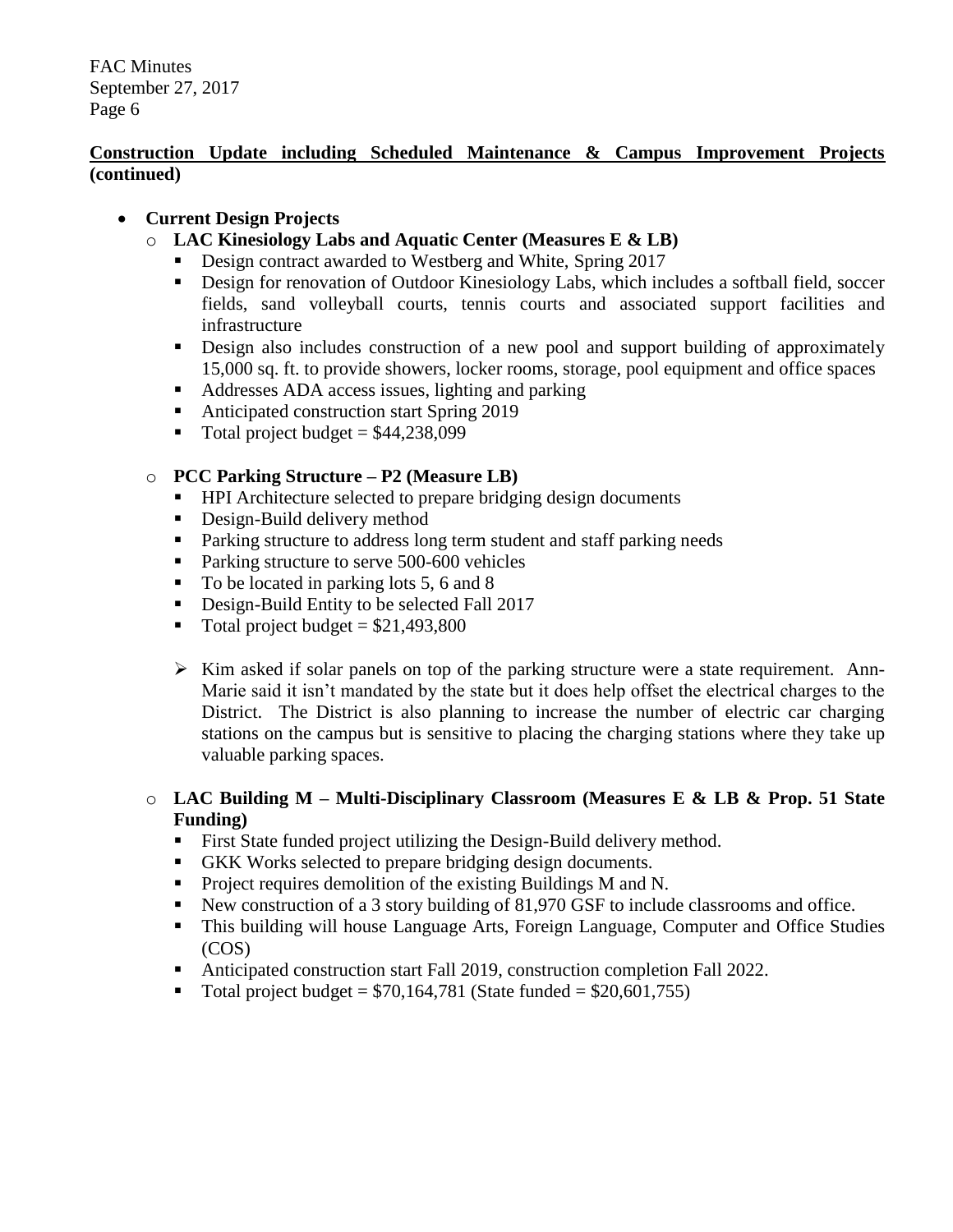#### **Construction Update including Scheduled Maintenance & Campus Improvement Projects (continued)**

- **Current Design Projects (continued)**
	- o **PCC Building MM – Construction Phase I (Measures E & LB & Prop. 51 State Funding)**
		- State budget approved funding for Preliminary Plans only during fiscal year 17/18.
		- **HPI** Architecture awarded design contract.
		- **Project will consist of renovating West Wing of MM which houses the HVAC and** Carpentry departments.
		- **Project will include demolishing the former Alternative Fuels section.**
		- Anticipated construction start Fall 2019, construction completion Fall 2020.
		- Total project budget =  $$19,679,951$  (State funded =  $$7,096,729$ )
		- $\triangleright$  Sofia asked what departments would be in Building MM. Tim responded it would be for classes in the HVAC and Carpentry subjects. Ann-Marie added when a plan is submitted for state funding, the District is required to state which programs (TOP Codes) will be housed within the building. The scope cannot be changed. The initial plans to the state were submitted in 2007.
		- $\triangleright$  Sofia asked about maintenance and custodians for new buildings. Ann-Marie said there is a process for new buildings called the Initial Project Proposal (IPP) and Final Project Proposal (FPP). The District has started to include in the plans for maintenance and custodian staff to maintain the building. Kim confirmed that funding from the bond money cannot be used for District salaries.

#### **Prioritization Report (Ann-Marie)**

*(Refer to "Prioritization Report Updated September 2017" handout)*

- Ann-Marie reviewed the Prioritization Report dated September 2017.
- The report is for Current Projects and Future Projects. To answer a question from Kim, Building E is scheduled to begin in 2022 which means the design project would start around 2020.
- Medhanie said they are cognizant of how many buildings are being worked on at one time to help alleviate a lot of disruption to staff and students.
- Buildings G & H are the next buildings that may get funded in the 2019-20 State budget.
- With the approved State funding for Buildings M/N and MM, those projects have been moved up on the Prioritization Report.
- The District tries to have two projects in construction and two in design at the same time.
- Building OO has been pushed back due to moving up Building MM. The intent for Building OO is to bring in as many disciplines as possible so that students can get their degrees by just attending PCC. This would include science labs.
- Ann-Marie said that as part of the design process, users of new buildings are included in user meetings to hear input from each area. Design for Building OO is scheduled to start in 2020.
- It was agreed to accept the Prioritization Report as presented by consensus.